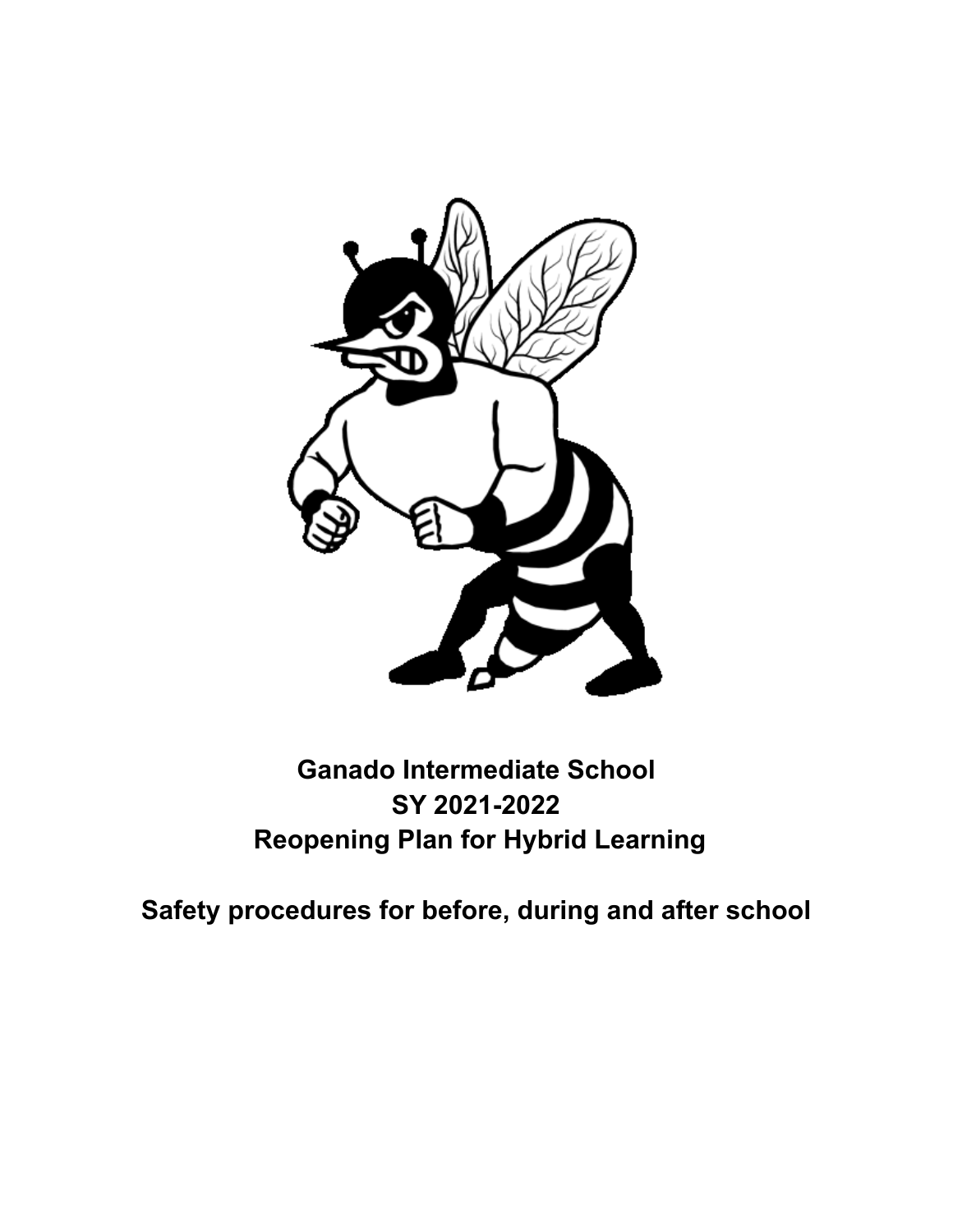# Ganado Intermediate School SY 2021-2022

# School Day Overview

*\*\*This document is subject to change\*\**

# **BEFORE School**

**(Parents, check for any symptoms, follow bus rules, wear mask at all times and social distance)**

- Parents/Legal Guardians must perform Daily Health Screenings at the home.
- Parents/Guardians/Caretakers/Grandparents/Siblings.
	- Ensure that our students do not exhibit any signs of symptoms as stated on GUSD #20 Reopening Plan: Daily Health Screenings; therefore, monitor our students' symptoms before he/she boards the bus. If sick, keep the student home.
	- $\circ$  If your child is not sick and shows no signs of symptoms, then...
		- Ensure that our students wear their mask, and have an extra mask, before getting on the bus.
		- ALL students are required to wear their mask at all times while on the bus.
		- Encourage students not to share their belongings on the bus at any time.
		- Bus driver/Bus aide(s) will take temperature checks of our students before boarding the bus.
		- Our students must follow bus rules while on the bus.
		- Bus driver/Bus aide(s) will assign students to bus seats.
		- Encourage our students to keep their hands to themselves at all times.

#### **GUSD #20 Bus Reopening Plan: Enhanced Social Distancing (Bus transportation)**

- Seating arrangements will be made by the bus driver.
- Tape marks where students should sit.
- Face covering worn at all times.
- Our students will follow bus rules and expectations.
- Minimize the number of students on the bus.
- Drivers sanitize the bus after each drop off at the schools.

#### **GIS Bus Drop off site**

- GIS staff members assigned at the Bus Drop off will provide directions for our students.
- Temperature checks will be administered and recorded by the assigned GIS staff member(s).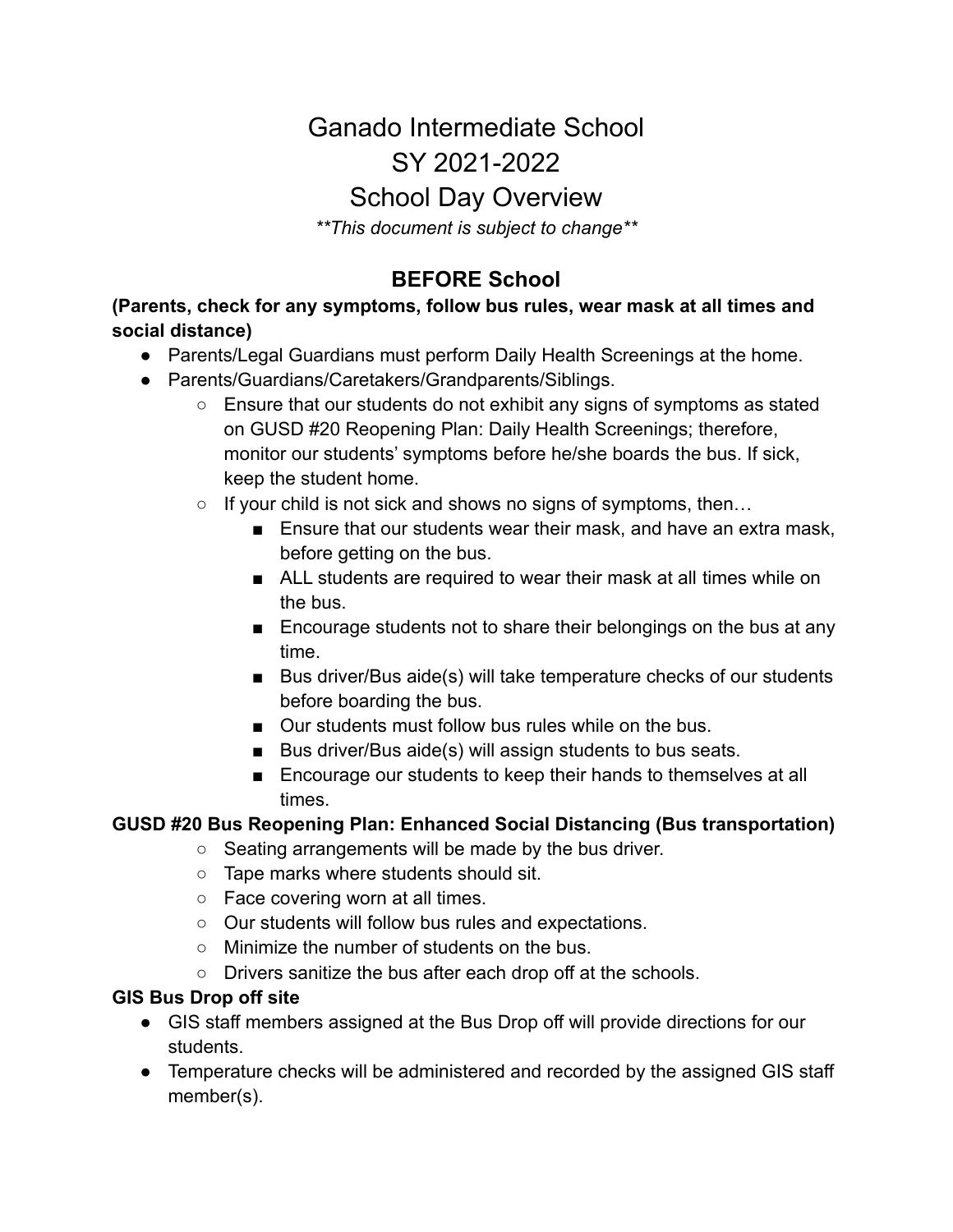- According to GUSD #20 Reopening Plan, "Any student with visible symptoms of runny nose, cough, shortness of breath, or vomiting, or one who has a fever at or above 100.4 degrees, will be taken to the health office."
- Nurse/Health Aide will assess our student(s) to determine the next steps such as contacting the parent/legal guardian.
- After the temperature is taken, students will be escorted to the cafeteria for Breakfast.
	- Following breakfast they will be taken to their classrooms/designated areas.
	- At 7:50 a.m., all GIS teachers report to the above designated areas. They will escort their students back to their respective classrooms.

#### **Morning Walkers & Student Drop-off check in at the Front Entrance**

- Due to capacity limits and for the safety of the students and staff, only one parent/guardian may accompany their child to the Front Entrance.
- Parents are only allowed to enter the cafeteria for student drop off.
- Assigned GIS Staff Members assist with the following:
	- Student Drop-off (after 7:30 A.M.)
	- Daily temperature checks
	- After the temperature is taken, students will be escorted to their Classrooms/Designated areas.
	- Student(s) arriving after 8:00 A.M., will be issued a tardy pass to class by the front office.

#### **During School**

**(Mask at all times, Social Distancing at all times, Washing hands as necessary)**

#### **Lunch in the Classroom**

- Lunch in the Classroom
	- Students will walk with their class to the cafeteria to pick up their lunch.
	- Our GIS teachers are aware of the Lunch in the Classroom procedure.
	- Our GIS teachers will monitor students during Lunch in the Classroom.
		- Classroom
			- Desks are spaced 6-ft apart
			- Teachers will follow guidelines by Food Services.
			- Hand Sanitizer is available
			- Disinfectant spray is supplied
			- Students will not be allowed to share foods.
		- Hallways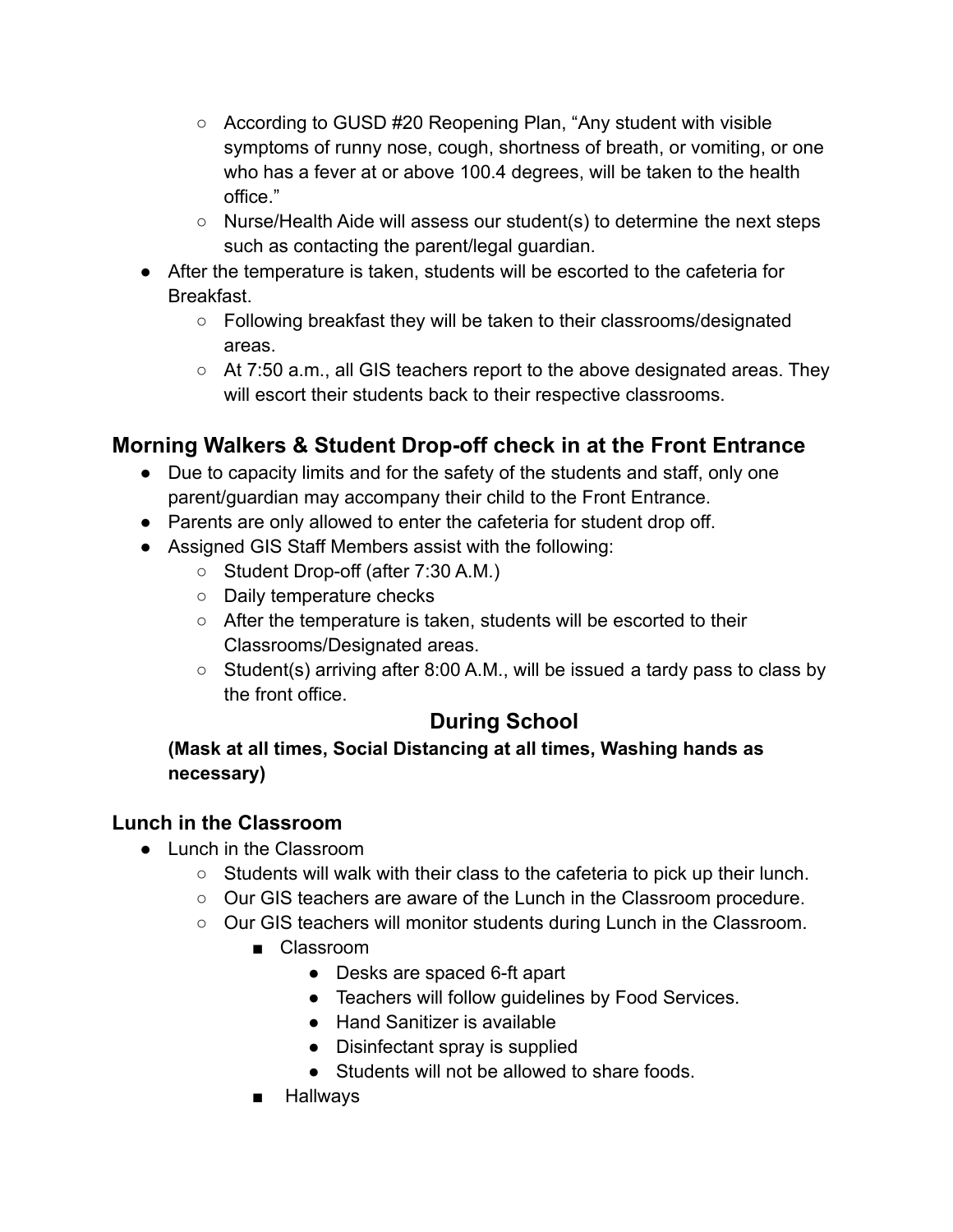● Mounted Hand Sanitizers are available throughout the hallways.

### **Instruction in the Classroom**

- Instruction in the Classroom/Special Classes (i.e., General Education, ESS, Navajo Language, Physical Education, Computer Labs, and Library)
	- Our students will have assigned seats in the classroom.
	- Desks are positioned 6-feet apart for social distancing.
	- Our students must wear a mask at all times.
	- Desks are positioned to face the same direction.
	- Mounted Hand Sanitizers are available at different locations throughout the school. Students are encouraged to keep personal hand sanitizers in their backpacks.
	- Water fountains will not be used in the classrooms. Students should bring personal water bottles.
	- Sinks in the classrooms will be used as needed with teacher supervision
- All online students will need to stay with the online for the first quarter, no exceptions.

## **Hallways/Restrooms**

- Hallways
	- Hand-Sanitizers are mounted on walls throughout the school building.
	- Water Fountains are not to be used.
		- Students can bring clean water bottle(s) from home but cannot be shared with other peers.
		- Ensure student water bottles are labeled with student name(s).
- Restrooms
	- $\circ$  Students follow the blue arrows on the floors to ensure foot-traffic control throughout the school building.
	- Limited number of students in the restrooms.
	- Custodians and assigned staff member(s) sanitize and clean restrooms on a consistent basis.
- Recess
	- Playground equipment will be utilized and cleaned after use.
		- Recess will be done by the classroom teacher.
		- Students must wear a mask at all times and continue social distancing.
		- Students will wash/sanitize hands before and after recess.
		- No play objects brought from home. (i.e., basketballs, footballs, toys, etc.)